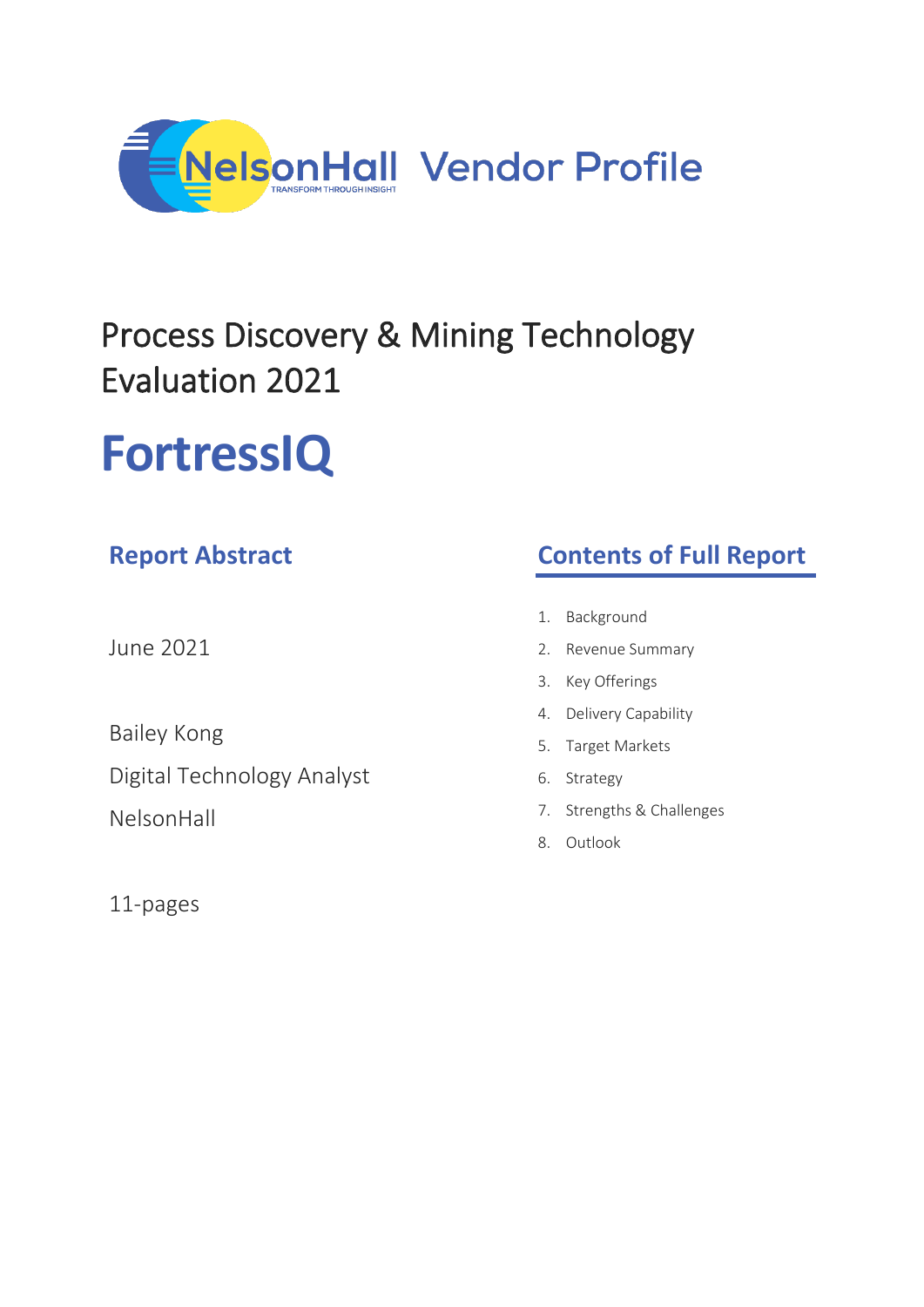

#### **Who is This Vendor Assessment For?**

NelsonHall's Process Discovery & Mining Technology Evaluation, provides an assessment of FortressIQ's process discovery & mining platform designed for:

- Sourcing managers monitoring the capabilities of existing suppliers of Process Discovery & Mining platforms and identifying vendor suitability for RFPs
- Process reengineering and RPA and intelligent automation center of excellence personnel evaluating process discovery & mining platform capability
- Vendor marketing, sales, and business managers looking to benchmark their platforms against their peers
- Financial analysts and investors covering intelligent automation and process discovery & mining platforms.

### **Key Findings & Highlights**

FortressIQ aims to unlock the potential of workforces using its process discovery solution, Process Intelligence. Privacy and security are major considerations of the solution's development. Firstly, the company has architected it to ensure client data never leaves the client network. Secondly, it has developed an Event API layer allowing external systems and business rules to trigger desktop observations by desktop sensors that reduce privacy and security risks compared to continuous monitoring solutions.

Beyond its standard solution, FortressIQ also offers modules that package together dashboards, reports, workflows, application accelerators, goals, and KPIs catered for use cases. It currently offers a module for application migration and is working on another one for mergers & acquisitions (M&A). FortressIQ also has partners who are developing ones for revenue cycle management, and compliance and audit.

The company has a small but focused partner network, with technology partners who provide solutions that bring more contextual process data and enable clients to act on its insights. 90% of FortressIQ's engagements involve partners who bring domain and sector expertise.

FortressIQ targets large enterprises with \$1bn+ revenues; it is in 4 Fortune 10 companies, and 75% of its client base is in the Fortune 500.

FortressIQ previously targeted contact center work, but it now makes up less than 25% of its business.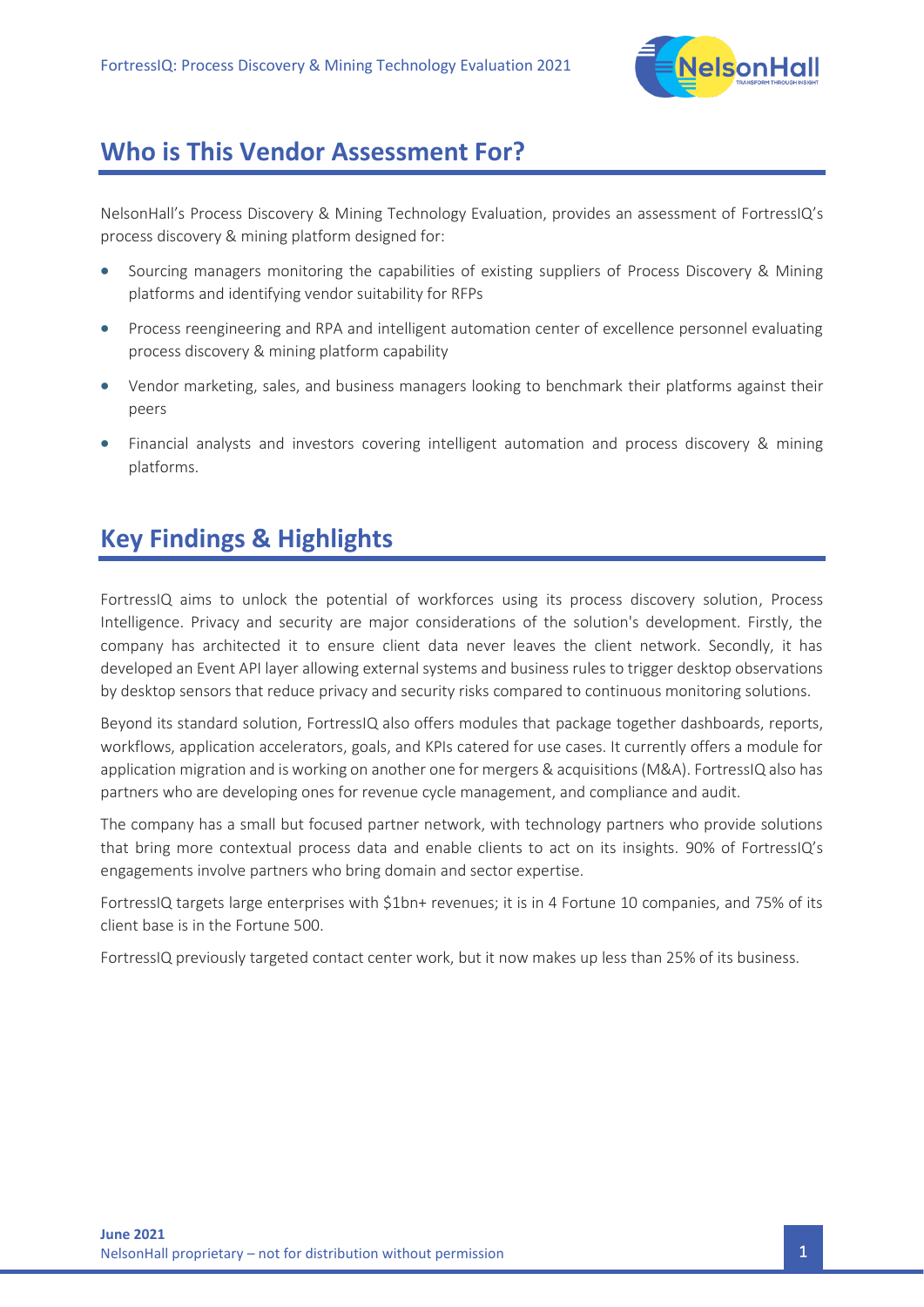

### **Scope of the Report**

The report provides a comprehensive and objective analysis of FortressIQ's process discovery and mining capabilities, covering Process Intelligence's functionality for:

- Data collection and extraction
- Process analysis
- Process improvement
- Process monitoring
- Corrective action enablement
- Administration.

This report also assesses FortressIQ's product development strategy and strengths and challenges.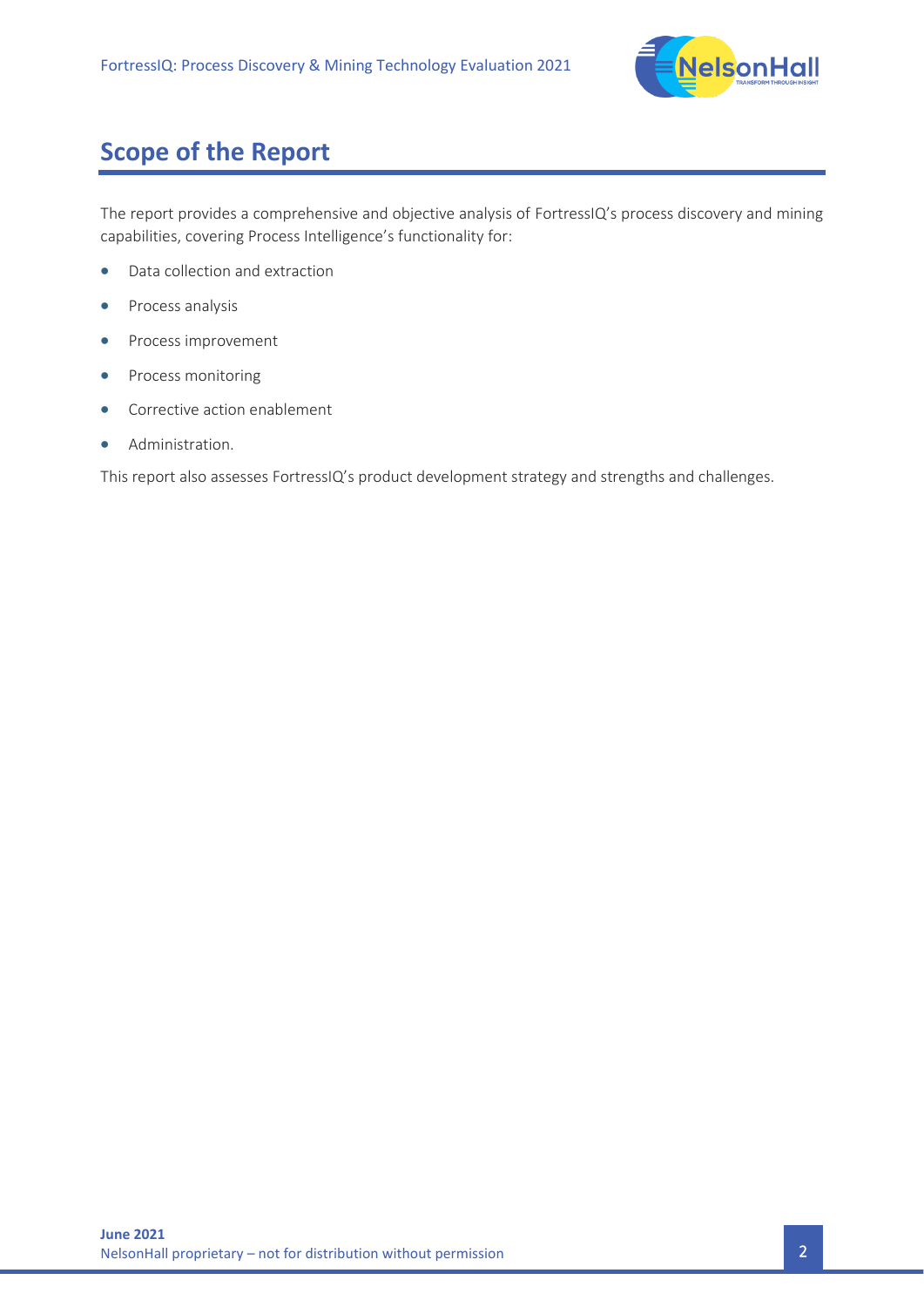

### **Process Discovery & Mining Vendor Assessments also Available for:**

| ABBYY                           |
|---------------------------------|
|                                 |
| Apromore                        |
| Celonis                         |
| EdgeVerve                       |
| Kryon                           |
| Logpickr                        |
| Mehrwerk                        |
| Minit                           |
| mylnvenio                       |
| Process Analytics Factory (PAF) |
| Process Diamond                 |
| QPR Software                    |
| Skan                            |
| Software AG                     |
| Soroco                          |
| StereoLOGIC                     |
| UiPath                          |
| UpFlux                          |
|                                 |